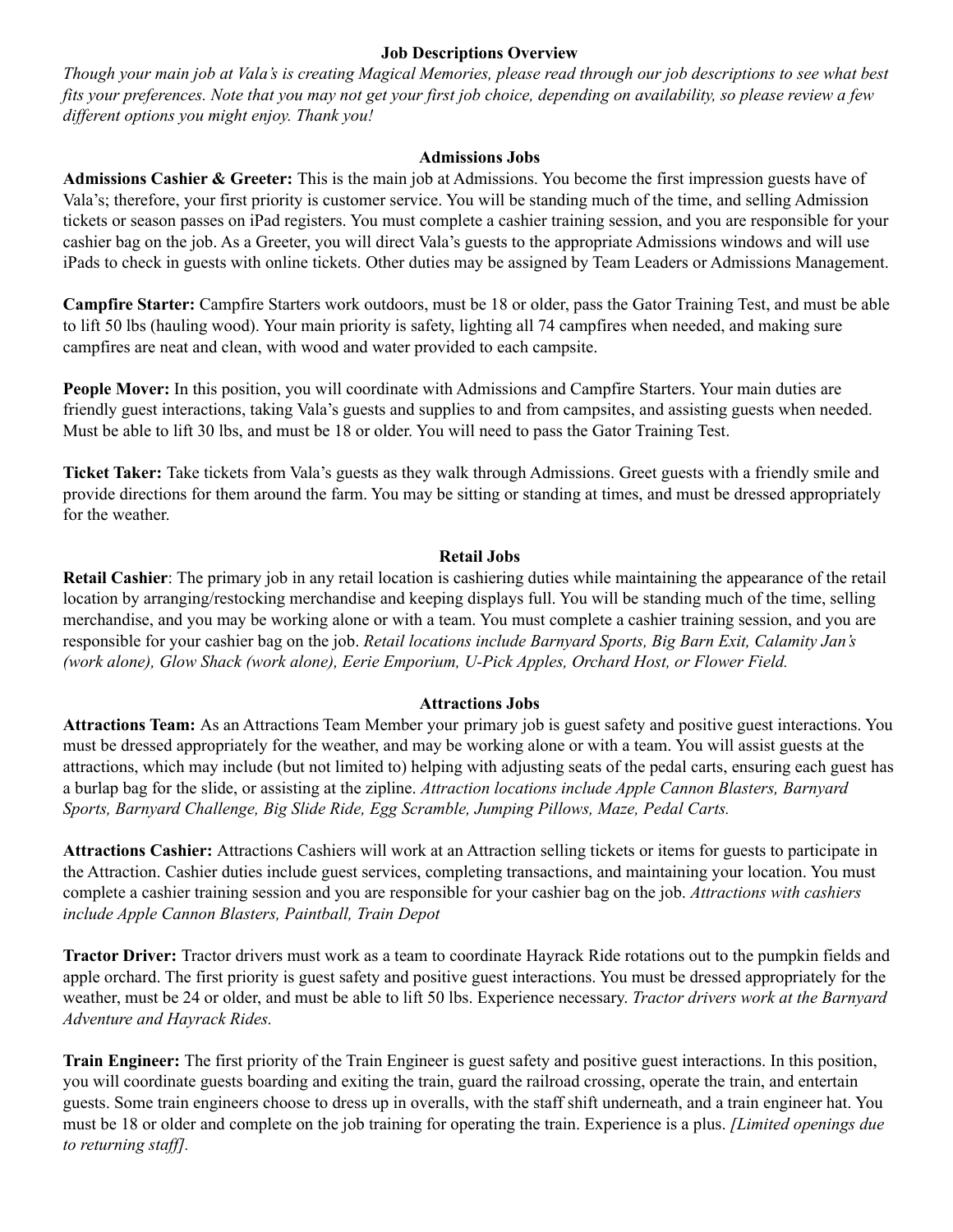**Ride Operator:** As a ride operator, your first priority is guest safety. You will assist guests in unloading and loading the ride, maintain the ride, and report any concerns or maintenance issues to a member of Management. You must complete training for the ride.

# **Entertainment Jobs**

**Actor/Actress:** As an actor/actress, you must love entertaining guests by performing live shows! Maintain character at all times in front of guests. You are part of their magical experience. You may be wearing a costume and makeup. *Live* shows include the Pumpkin Eating Dragon Show, Pigtucky Derby Pig Races. [Limited openings due to returning staff].

**Mascot/Mascot Handler and Strolling Character (weekends only):** As a strolling character or mascot, you must love entertaining Vala's guests! Your job will be to walk around the farm, greeting guests, and taking photos with them. Maintain character at all times in front of guests. You are part of their magical experience at the farm. You will be wearing a costume (or Staff Shirt if you're a Handler) and might wear makeup. A Mascot Handler will be assigned to communicate with guests and keep the mascot safe.

*Strolling characters include the Witch, Pumpkin Princess, Farmer Jack [Limited openings due to returning staf ].*

# **Food Location Jobs**

**Food Prep:** Food Prep involves getting food ready for when guests arrive at the farm. The type of food depends on the location. Vala's has over 25 food locations with a variety of options ranging from sandwiches and macaroni and cheese, to tacos and succotash. Must wear closed-toed shoes, dress for the weather, be prepared to help serve guests, and help maintain a clean, safe food location. Must be able to stand on your feet for periods of time. Must know basic food safety information and follow the food safety guidelines.

**Cook/Fryer/Griller/Smoker:** Similar to Food Prep, being a Cook involves being prepared for and anticipating feeding hungry guests. Cooks may be assigned to working on the fryers, grills, smokers, ovens, or corn roasters, depending on the food location. Must wear closed-toed shoes, dress for the weather, be prepared to help serve guests, and help maintain a clean, safe food location. Must be able to stand on your feet for periods of time. Must know basic food safety information and follow the food safety guidelines.

**Food Server:** You will work closely with Food Preps and Cooks, but your first priority is helping Vala's guests by taking orders and serving food and beverages. Must wear closed-toed shoes, dress for the weather, be prepared to help serve guests, and help maintain a clean, safe food location. Must be able to stand on your feet for periods of time. Must know basic food safety information and follow the food safety guidelines.

**Food Cashier:** As a cashier in a food location, it is important to become familiar with menu items as you sell food and drinks on iPad registers. You must complete a cashier training session, and you are responsible for your cashier bag on the job. Though you may assist with other tasks in the food location, you must always remain by your register. Must wear closed-toed shoes, dress for the weather, and help maintain a clean, safe food location. Must be able to stand on your feet for periods of time and follow the food safety guidelines.

**Baker/Early Morning Baker/Production:** Vala's makes high-quality baked goods, so we like to hire skilled bakers at certain locations. This could include making cookie dough, pie fillings, pie crust, or baking pies, cookies, and bars. Since we like to have these items as fresh as possible, we also have bakers that work early morning shifts. Must be 18 or older, able to lift 50 lbs, wear closed-toed shoes, and help maintain a clean, safe food location. Must know basic food safety information and follow the food safety guidelines. Must be able to stand on your feet for periods of time. Locations with Baker positions include the Big Barn Bakery, Cookie Coop, Country Bakery, Harvest Barn Donuts, and *the Pie Barn.*

**Kettle Corn Production:** The kettle corn production team is responsible for making, bagging, and stocking kettle corn throughout the farm. There are three different locations that produce kettle corn. You will receive training on making kettle corn as well as bagging kettle corn. You will work with your Team Leaders and the Warehouse for delivery of kettle corn throughout the farm. You must wear closed-toed shoes, dress for the weather, be prepared to help serve guests, and help maintain a clean, safe food location. Must be able to stand on your feet for periods of time. Must know basic food safety information and follow the food safety guidelines. Kettle Corn Production Team Members may also cashier, you may be assigned to take cashier training.